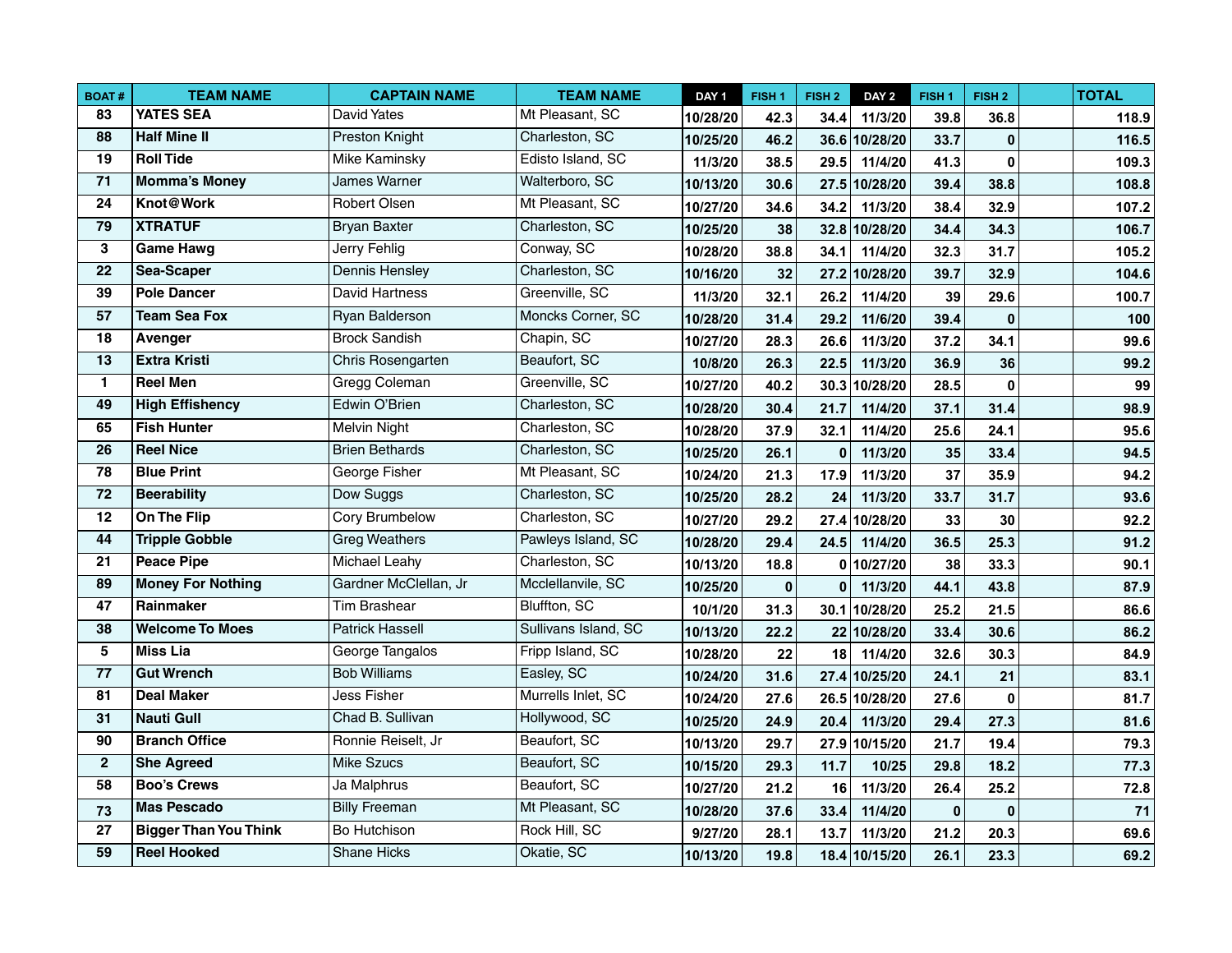| 10               | Reelist                  | <b>Trae Everett</b>     | St Helena Island, SC      | 11/3/20  | 31.3         | 31           | 11/4/20       | 0            | $\mathbf 0$  | 62.3      |
|------------------|--------------------------|-------------------------|---------------------------|----------|--------------|--------------|---------------|--------------|--------------|-----------|
| 35               | <b>Bite Me</b>           | <b>Todd Vick</b>        | Murrells Inlet, SC        | 10/16/20 | 25.4         |              | 18.6 10/27/20 | 17.8         | 14.3         | 61.8      |
| 17               | <b>Salty Mistress</b>    | Dave Peterson           | Hilton Head, SC           | 10/8/20  | 21.8         | 18.7         | 11/3/20       | 20.3         | 13.4         | 60.8      |
| 64               | <b>Reel Happy</b>        | Joseph "Mark" Huggins   | Aynor, SC                 | 10/25/20 | $\mathbf 0$  | $\mathbf 0$  | 11/3/20       | 30           | 29.3         | 59.3      |
| 98               | <b>The Law</b>           | James Drake III         | North Myrtle Beach, SC    | 10/27/20 | 33.6         | 25           | 11/3/20       | 0            | 0            | 58.6      |
| $\overline{37}$  | <b>Lowcountry Native</b> | <b>Keith Powell</b>     | Charleston, SC            | 10/25/20 | 31.3         | 26.8         | 11/4/20       | 0            | $\mathbf{0}$ | 58.1      |
| 45               | <b>Spurs Up</b>          | <b>Tyler Williams</b>   | Myrtle Beach, SC          | 11/3/20  | 23.8         | 23           |               | 0            | $\mathbf{0}$ | 46.8      |
| 62               | <b>The Drum</b>          | <b>Burton Harbin</b>    | <b>Travelers Rest, SC</b> | 10/13/20 | 25.8         |              | 11.8 10/14/20 | 8.9          | 8.2          | 46.5      |
| 34               | <b>Larry's Sister</b>    | Will Thompson           | Bluffton, SC              | 10/13/20 | 21.4         |              | 13.2 10/28/20 | 9.9          | 10.8         | 45.4      |
| 8                | <b>Manatee Mac</b>       | Don McCarthy            | <b>Hilton Head, SC</b>    | 10/15/20 | 11.7         |              | 11.4 10/27/20 | 17.5         | 15.7         | 44.9      |
| $\overline{51}$  | <b>That's Enough II</b>  | <b>Tommy Bronsky</b>    | Hilton Head, SC           | 10/13    | 21.8         | $\mathbf{0}$ | 10/28         | 13.1         | 10           | 44.9      |
| $\boldsymbol{9}$ | <b>Tail Tamer</b>        | <b>Terry Hall</b>       | Hilton Head, SC           | 11/3/20  | 24.9         | 19.6         | 11/4/20       | 0            | $\mathbf{0}$ | 44.5      |
| 4                | <b>Team Old School</b>   | Scott Jennings          | Port Royal, SC            | 10/28/20 | 21.6         | 19.8         | 11/3/20       | 0            | $\mathbf 0$  | 41.4      |
| $\overline{7}$   | <b>Baby Ruth</b>         | <b>Billy Powell</b>     | Beaufort, SC              | 10/16/20 | $\mathbf 0$  |              | 0 10/28/20    | 27.2         | 13.7         | 40.9      |
| 23               | Floor Play               | Kevin Minton            | Ridgeland, SC             | 10/8/20  | 22.3         |              | 18.5 10/28/20 | $\bf{0}$     | $\mathbf 0$  | 40.8      |
| 74               | <b>Micabe</b>            | Chris Jennings          | Port Royal, SC            | 10/25/20 | 26.2         | 14.6         | 11/4          | 0            | $\mathbf 0$  | 40.8      |
| 32               | <b>Steel Reelin</b>      | Trey Tyner              | Darlington, SC            | 10/24/20 | 19.7         | 19.1         | 10/28/20      | $\mathbf{0}$ | $\mathbf{0}$ | 38.8      |
| 99               | <b>Miracle II</b>        | <b>Fred Larsen</b>      | <b>Bluffton, SC</b>       | 10/24/20 | 19.4         | 19.1         |               | 0            | $\mathbf{0}$ | 38.5      |
| $\overline{25}$  | <b>Bad Influence</b>     | <b>Donald Hinson</b>    | Ridgeway, SC              | 10/1/20  | 17.4         | 17.3         | 11/4/20       | $\mathbf{0}$ | $\bf{0}$     | 34.7      |
| $75*$            | <b>Tailwalker Marine</b> | <b>Stuart Ballard</b>   | Georgetown, SC            | 11/3/20  | 33.9         | $\bf{0}$     |               |              |              | 33.9      |
| 67               | <b>Whippin Post</b>      | Louie McMichael         | Mt Pleasant, SC           | 10/16/20 | 17.9         | 15.4         | 11/3/20       | 0            | $\mathbf{0}$ | 33.3      |
| 16               | <b>Silva Dolla</b>       | <b>Fuzzy Davis</b>      | Hilton Head, SC           | 10/26/20 | 16.7         |              | 16.5 10/28/20 | 0            | $\mathbf{0}$ | 33.2      |
| 46               | Candimonium              | John Anderson           | Bluffton, SC              | 10/15/20 | 8.1          |              | 8.7 10/28/20  | 10.2         | 9            | 27.9      |
| 93               | Hit & Run                | Pauly Bailey            | Hilton Head, SC           | 10/28/20 | 24.1         | $\bf{0}$     | 11/4/20       | $\mathbf{0}$ | $\mathbf{0}$ | 24.1      |
| 40               | <b>Game Time</b>         | <b>Tripp Amick</b>      | Charleston, SC            | 11/3/20  | 19.3         | $\bf{0}$     | 11/4/20       | $\mathbf 0$  | $\mathbf{0}$ | 19.3      |
| 54               | Levi                     | Justin Green            | Florence, SC              | 10/16/20 | 9.5          | 8.5          | 11/3/20       | $\mathbf{0}$ | $\mathbf{0}$ | 18        |
| 63               | <b>EZ Cat</b>            | <b>Eric Moore</b>       | Hilton Head, SC           | 10/28/20 | 17.9         | 0            | 11/4/20       | 0            | $\mathbf 0$  | 17.9      |
| 15               | <b>The Dog House</b>     | <b>Parker Thomas</b>    | Charleston, SC            | 10/25/20 | 16.3         | $\bf{0}$     |               | 0            | $\mathbf{0}$ | 16.3      |
| 6                | <b>Prodigy Fishing</b>   | Maci Dean               | Beaufort, SC              | 10/28/20 | 0            | 0            |               | 0            | $\mathbf 0$  | $\pmb{0}$ |
| 11               | <b>Cool Cat</b>          | <b>Chris Prince</b>     | <b>Bluffton, SC</b>       | 10/28/20 | $\mathbf{0}$ | $\mathbf 0$  |               | 0            | $\mathbf{0}$ | $\pmb{0}$ |
| 14               | Avaseata                 | Anthony Seminara        | Bluffton, SC              |          | 0            | $\mathbf{0}$ |               | 0            | 0            | $\pmb{0}$ |
| 20               | <b>Joy Ride</b>          | Joe Joy                 | Charleston, SC            |          | 0            | $\mathbf{0}$ |               | 0            | $\mathbf{0}$ | $\pmb{0}$ |
| 28               | It Works                 | <b>Rusty Campbell</b>   | Edisto Island, SC         | 10/8/20  | 0            |              | 0 10/28/20    | 0            | $\mathbf 0$  | $\pmb{0}$ |
| $\overline{29}$  | Valor                    | <b>Kevin Osterstock</b> | <b>Hilton Head, SC</b>    |          | $\mathbf 0$  | $\mathbf{0}$ |               | $\mathbf{0}$ | $\mathbf{0}$ | $\pmb{0}$ |
| $\overline{30}$  | <b>Sea Runner</b>        | Linus Bruno             | Mt Pleasant, SC           | 10/27    | 0            | $\pmb{0}$    | 11/4/20       | 0            | 0            | $\pmb{0}$ |